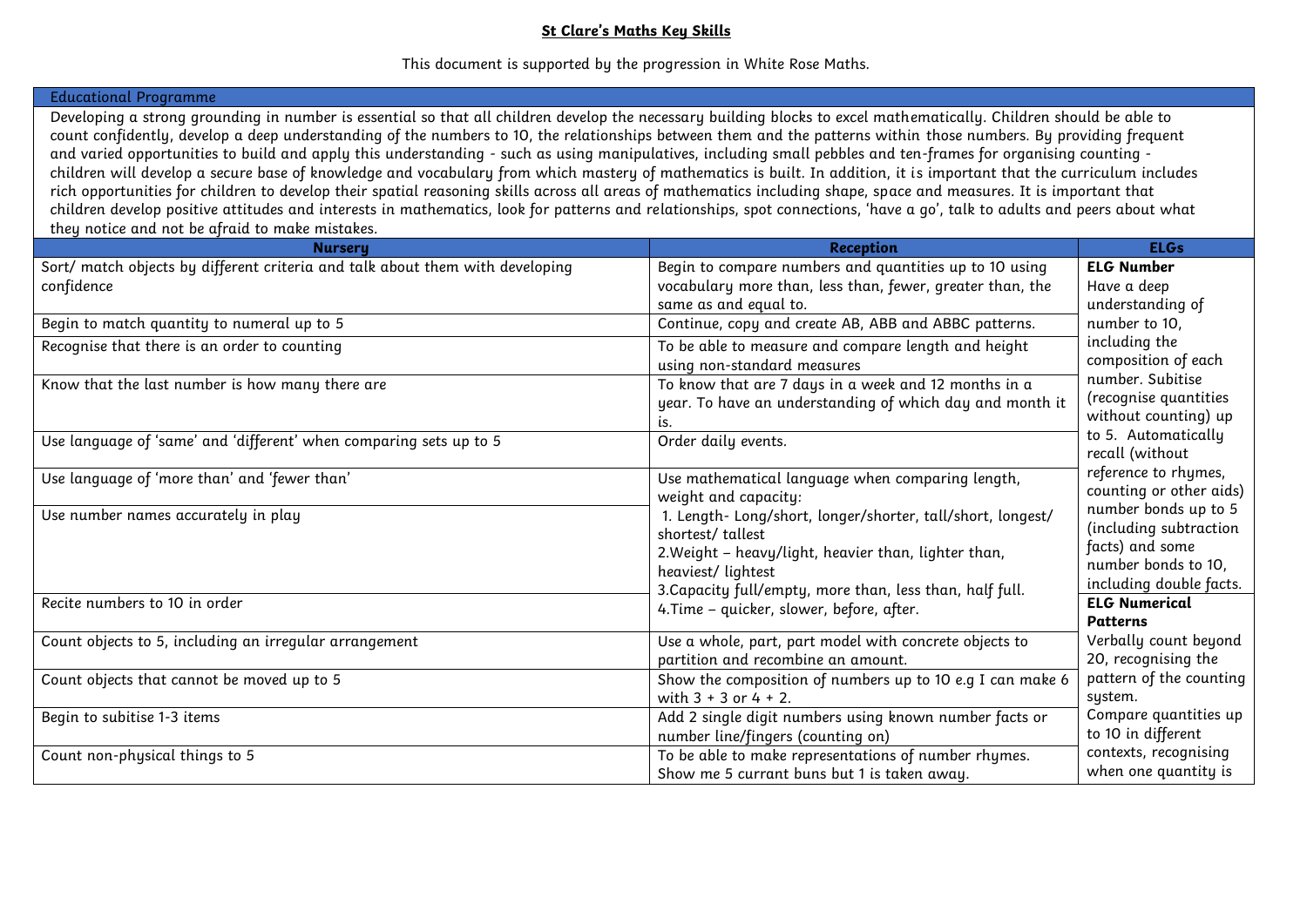| Begin to count out up to 5 objects from a larger group                                                                                                             | To begin to work out one more and one less than a number<br>up to 10 using a preferred method: mentally, using objects                            | greater than, less than<br>or the same as the   |
|--------------------------------------------------------------------------------------------------------------------------------------------------------------------|---------------------------------------------------------------------------------------------------------------------------------------------------|-------------------------------------------------|
|                                                                                                                                                                    | or on a number line.                                                                                                                              | other quantity.                                 |
| Begin to find the total number of items in two groups by counting all of them, up to 5                                                                             | Use a tens frame model to represent numbers to 10 and<br>some addition and subtraction sums with support.                                         | Explore and represent<br>patterns within        |
| Begin to use some language of addition e.g. and, add, altogether, makes                                                                                            | Write addition and subtraction number sentences.                                                                                                  | numbers up to 10,<br>including evens and        |
| Begin to find 1 more and 1 less than from a group of up to 5 objects                                                                                               | Begin to count in 2s with support.                                                                                                                | odds, double facts and<br>how quantities can be |
| Begin to use a 5 frame model and other manipulatives to represent numbers up to 5.                                                                                 | Exposed to counting in jumps of numbers like 5s and 10s.                                                                                          | distributed equally.                            |
| Use the words 'bigger' and 'smaller' when comparing numbers                                                                                                        | Order numbers to 10.                                                                                                                              |                                                 |
| Recognise numerals to 5                                                                                                                                            | Recognise numbers 1-20 in and out of order.                                                                                                       |                                                 |
| Begins to show some interest in forming some numbers                                                                                                               | Name some 2D shapes and explain their properties using<br>informal and mathematical language such as sides,<br>corners, straight, flat and round. |                                                 |
| Use fingers to represent numbers up to 5                                                                                                                           | Name some 3D shapes explain their properties using<br>informal and mathematical language such as faces, curved,<br>flat.                          |                                                 |
| Understand 'how many are left' from number rhymes experiences                                                                                                      | Use positional language to describe where something is                                                                                            |                                                 |
| Use the word 'less' when acting out and using props to sing number rhymes and begin<br>to use in a variety of number activities e.g. can you give me one less than |                                                                                                                                                   |                                                 |
| Join in with number rhymes familiar and new, using objects/ fingers to present<br>quantity                                                                         |                                                                                                                                                   |                                                 |
| Begin to separate a group of up to 5 objects in different ways, recognising that the<br>total is still the same                                                    |                                                                                                                                                   |                                                 |
| Begin to copy and continue AB patterns with a range of objects and begin to talk<br>about them                                                                     |                                                                                                                                                   |                                                 |
| Compare objects, using appropriate vocabulary according to                                                                                                         |                                                                                                                                                   |                                                 |
| Space<br>$\bullet$                                                                                                                                                 |                                                                                                                                                   |                                                 |
| Size - big/ little/ small/ bigger/ biggest/ smaller/ smallest                                                                                                      |                                                                                                                                                   |                                                 |
| Height - low/ tall/ high/ lower/ taller/ tallest                                                                                                                   |                                                                                                                                                   |                                                 |
| Weight - heavy/ heaviest<br>$\bullet$                                                                                                                              |                                                                                                                                                   |                                                 |
| Capacity - full/ empty<br>$\bullet$<br>$\bullet$                                                                                                                   |                                                                                                                                                   |                                                 |
| Begin to develop an understanding of time e.g. follow a visual timetable, understand                                                                               |                                                                                                                                                   |                                                 |
| the use of before/ next/ later/ after, use egg timers                                                                                                              |                                                                                                                                                   |                                                 |